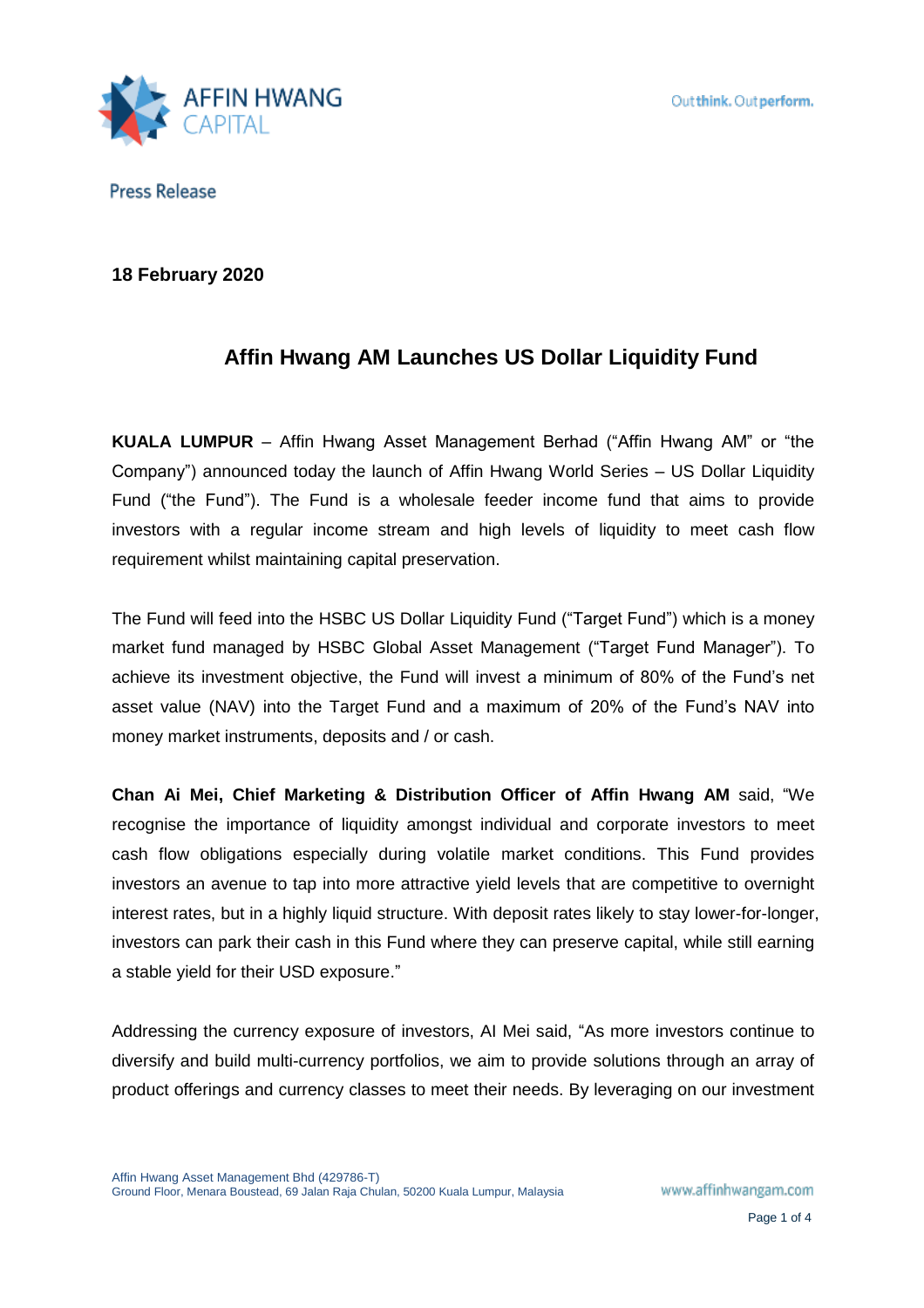

partners' expertise, our World Series funds provide investors new income opportunities across the globe through 7 different currencies (USD, AUD, GBP, HKD, RMB, SGD, EUR)"

On the macro outlook for markets and income opportunities, **Michael Larsen, Asia-Pacific Head of Liquidity Product, HSBC Global Asset Management** said, "With more than 15 major central banks in easing mode last year, our current view is that rates will be stable throughout 2020 with some slight downside potential. Low inflation allows central banks to remain proactive, but policy space is limited. There is likely to be greater emphasis on fiscal policy to support growth."

"The USD exchange rate is likely to remain on hold through 2020 although there are a number of factors to watch such as November 2020 US Election, post-Brexit trade deal negotiation, further US-China trade development, global health crisis impact on trade and productivity and, last but not least, US inflation readings.

"While saving accounts and time deposits have been suffering from falling returns due to monetary policy easing, money market funds have been benefitting from a widening spread when compared with deposits due to natural duration in the portfolio and professional asset management," Michael adds.

The Fund is available to Sophisticated Investors who are conservative, risk adverse and have a short-term investment horizon. The Base Currency of the Fund is in USD with a minimum investment amount of \$5,000.

Investors are advised to read and understand the contents of the Fund's Product Highlights Sheet and Information Memorandum dated 18 February 2020 before investing. Investors who are keen to learn more about the Fund can visit<http://affinhwangam.com/> and invest through any of Affin Hwang AM sales offices.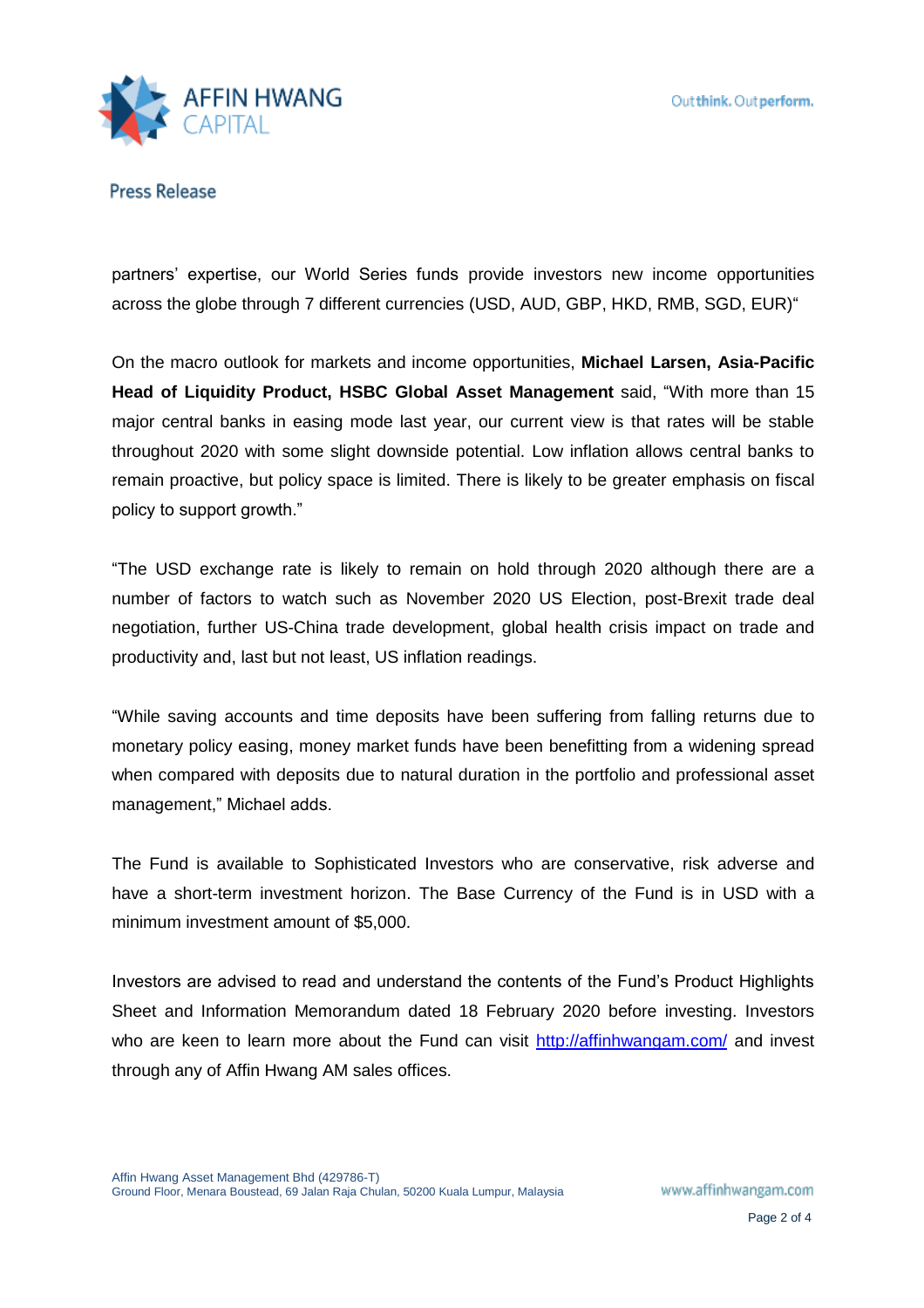

- End of Press Release -

### **For media enquiries, please contact:**

Lee Sheung Un | sheungun.lee@affinhwangam.com | +6017 296 3781

#### **About Affin Hwang Asset Management Berhad**

Affin Hwang Asset Management Bhd ("Affin Hwang AM" or the "Company") was incorporated in Malaysia on 2 May 1997 under the Companies Act 1965 and began its operations under the name Hwang-DBS Unit Trust Berhad in 2001. In early 2014, the Company was acquired by the Affin Banking Group ("Affin") and hence, is now supported by a major home-grown financial services conglomerate. Affin has close to 40 years of experience in financial industry which focuses on commercial, Islamic and investment banking services, money broking, fund management and underwriting of life and general insurance business. Additionally, Affin Hwang AM is also 30% owned by Nikko Asset Management International Limited, a wholly-owned subsidiary of Tokyo-based Nikko Asset Management Co. Ltd, a leading independent Asian investment management franchise. Its head office is located in Kuala Lumpur and has a total of 7 main sales offices located in Peninsular and East Malaysia. They are in Penang, Ipoh, Malacca, Johor Bahru, Kuching, Miri and Kota Kinabalu.

Affin Hwang AM's core business is providing fund management services to private clients, as well as to retail clients via its stable of unit trust funds and private retirement schemes. The Company offers wide range of unit trust products and investment solutions with underlying investments comprising conventional equities, balanced, bond, money market, capital guaranteed, capital protected, global, structured and feeder funds, as well as Shariah-compliant equity, Islamic money market instruments and Islamic fixed income funds. Affin Hwang AM's Shariah investment solutions are made available through its wholly-owned subsidiary and Islamic investment arm, AIIMAN Asset Management Sdn. Bhd. ("AIIMAN")

Since its inception in 2001, Affin Hwang AM has achieved an exponential growth in its total assets under administration ("AUA"). As at 31 December 2019, the total AUA, comprising in-house unit trust funds as well as corporate and discretionary portfolios stood at approximately RM57.7 billion (combined AUA of Affin Hwang AM and AIIMAN).

#### **Disclaimer**

This press release has been prepared by Affin Hwang Asset Management Berhad (hereinafter referred to as "Affin Hwang AM") specific for its use and for a specific target audience only. All information contained within this press release belongs to Affin Hwang AM and may not be copied, distributed or otherwise disseminated in whole or in part without written consent of Affin Hwang AM.

The information contained in this press release may include, but is not limited to opinions, analysis, forecasts, projections and expectations (collectively referred to as "Opinions"). Such information has been obtained from various sources including those in the public domain, are merely expressions of belief. Although this press release has been prepared on the basis of information and/or Opinions that are believed to be correct at the time the presentation was prepared, Affin Hwang AM makes no expressed or implied warranty as to the accuracy and completeness of any such information and/or Opinions.

Affin Hwang AM is not acting as an advisor or agent to any person to whom this press release is directed. Such persons must make their own independent assessments of the contents of this press release, should not treat such content as advice relating to legal, accounting, taxation or investment matters and should consult their own advisers.

Nothing in this press release is intended to be, or should be construed as an offer to buy or sell, or invitation to subscribe for, any securities.

Neither Affin Hwang AM nor any of its directors, employees or representatives are to have any liability (including liability to any person by reason of negligence or negligent misstatement) from any statement, opinion, information or matter (expressed or implied) arising out of, contained in or derived from or any omission from this press release, except liability under statute that cannot be excluded.